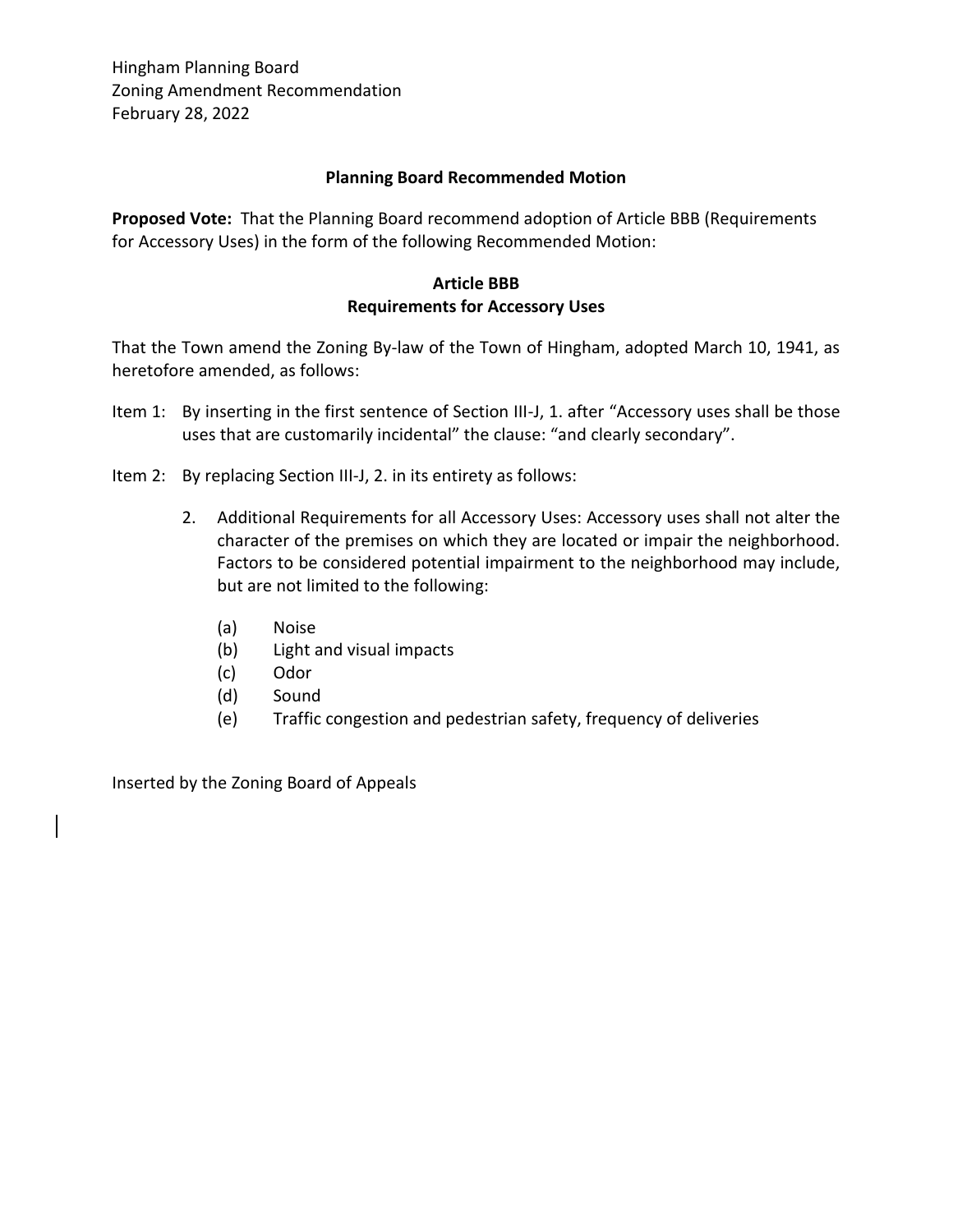## **Tracked Changes to Existing Section III-J**

### III-J. Accessory Uses

- 1. Accessory uses shall be those uses that are customarily incidental and clearly secondary to and located on the same lot with a principal use or on an adjoining lot under the same ownership and which are uses otherwise permitted in the zoning district in which they are proposed, provided, however, that:
	- a. Uses considered customarily incidental to residential uses shall be those accessory uses permitted under Section III-A, 1.8. Such uses shall also be permitted in buildings accessory to Single-Family and Two-Family Dwellings located in nonresidential districts.
	- b. Uses, whether or not on the same parcel as activities permitted as a matter of right, accessory to activities permitted as a matter of right, which activities are necessary in connection with scientific research or scientific development or related production, may be permitted upon the issuance of a Special Permit A2, provided the Board of Appeals finds that the proposed accessory use does not substantially derogate from the public good.
- 2. Additional Requirements for all Accessory Uses. Accessory uses shall not alter the character of the premises on which they are located or impair the neighborhood. Factors to be considered potential impairment to the neighborhood may include, but are not limited to the following:

(a) Noise

(b) Light and visual impacts

(c) Odor

- (d) Sound
- (e) Traffic congestion and pedestrian safety, frequency of deliveries

a. Accessory uses may be located in any area contained within a non-conforming residential building (whether primary or accessory) existing as of April 26, 2004.

b. Notwithstanding the provisions of Section III-A, 1.8.4, 1.8.5 and 1.8.6, regarding resident offices, studios, or customary home occupations, as described in those subsections, no more than three persons, including the resident professional(s), or business owner(s), shall be employed on the premises at any one time.

c. Such uses shall be clearly incidental and secondary to the primary use.

d. Such uses shall not alter the character of the premises on which they are located or impair the neighborhood.